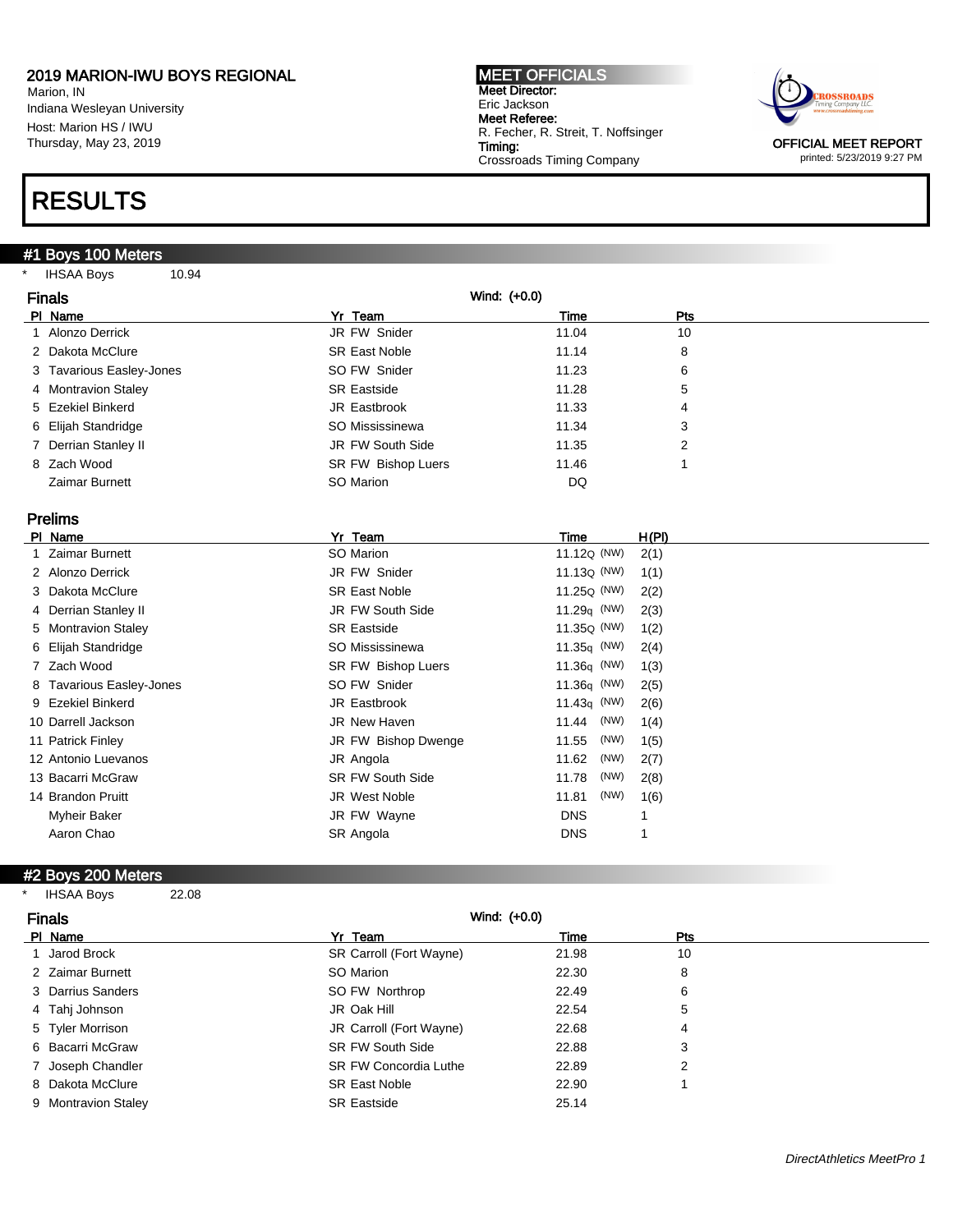Marion, IN Indiana Wesleyan University Host: Marion HS / IWU Thursday, May 23, 2019

## RESULTS

Prelims

#### #2 Boys 200 Meters (cont'd)

MEET OFFICIALS Meet Director: Eric Jackson Meet Referee: R. Fecher, R. Streit, T. Noffsinger Timing: Crossroads Timing Company



printed: 5/23/2019 9:27 PM

| Prelims                |                              |                         |       |
|------------------------|------------------------------|-------------------------|-------|
| PI Name                | Yr Team                      | Time                    | H(PI) |
| Zaimar Burnett         | SO Marion                    | 22.35 <sub>Q</sub> (NW) | 1(1)  |
| 2 Tahj Johnson         | JR Oak Hill                  | 22.43 <sub>Q</sub> (NW) | 1(2)  |
| 3 Jarod Brock          | SR Carroll (Fort Wayne)      | $22.44q$ (NW)           | 1(3)  |
| 4 Tyler Morrison       | JR Carroll (Fort Wayne)      | 22.48 <sub>Q</sub> (NW) | 2(1)  |
| 5 Montravion Staley    | <b>SR Eastside</b>           | $22.58q$ (NW)           | 1(4)  |
| 6 Dakota McClure       | <b>SR East Noble</b>         | 22.71Q (NW)             | 2(2)  |
| <b>Darrius Sanders</b> | SO FW Northrop               | $22.90q$ (NW)           | 2(3)  |
| 8 Joseph Chandler      | <b>SR FW Concordia Luthe</b> | $23.01q$ (NW)           | 1(5)  |
| 9 Bacarri McGraw       | <b>SR FW South Side</b>      | $23.05q$ (NW)           | 2(4)  |
| 10 Heisman Skeens      | <b>SR Mississinewa</b>       | (NW)<br>23.07           | 2(5)  |
| 11 Jayshawn Underwood  | JR FW Snider                 | (NW)<br>23.29           | 2(6)  |
| 12 Braden Smith        | <b>JR Lakewood Park Chri</b> | (NW)<br>23.50           | 1(6)  |
| 13 Drew Stutzman       | SO South Adams               | (NW)<br>23.65           | 2(7)  |
| 14 Jesse Jacobs        | <b>SR Central Noble</b>      | (NW)<br>23.69           | 2(8)  |
| 15 Zach Wood           | SR FW Bishop Luers           | (NW)<br>23.83           | 1(7)  |
|                        |                              |                         |       |

### #3 Boys 400 Meters

| $\star$ | <b>IHSAA Boys</b>    | 49.40 |                           |           |             |    |
|---------|----------------------|-------|---------------------------|-----------|-------------|----|
|         | PI Name              |       | Yr Team                   | Time      | $H(PI)$ Pts |    |
|         | 1 Tahj Johnson       |       | JR Oak Hill               | $*48.93$  | 2(1)        | 10 |
|         | 2 Preshawn Boyd      |       | JR FW South Side          | $*$ 49.10 | 2(2)        | 8  |
|         | 3 Deamond Talton     |       | <b>SR FW South Side</b>   | 49.73     | 2(3)        | 6  |
|         | 4 Howard Steele      |       | SR FW Bishop Dwenge       | 49.82     | 2(4)        | 5  |
|         | 5 Randy Walker       |       | SO FW North Side          | 50.45     | 2(5)        | 4  |
|         | 6 Donya Grady        |       | <b>JR New Haven</b>       | 50.71     | 1(1)        | 3  |
|         | 7 Danyrine White     |       | JR FW North Side          | 50.76     | 2(6)        | 2  |
|         | 8 Reed Burton        |       | <b>SR Homestead</b>       | 50.82     | 1(2)        |    |
|         | 9 Mason McKinney     |       | SO Oak Hill               | 51.13     | 1(3)        |    |
|         | 10 Zachary Johnson   |       | <b>SR Homestead</b>       | 51.21     | 1(4)        |    |
|         | 11 Dallas Topp       |       | JR Norwell                | 51.60     | 2(7)        |    |
|         | 12 Tristian Alcantar |       | JR Leo                    | 51.65     | 2(8)        |    |
|         | 13 Brandon Klug      |       | SO Carroll (Fort Wayne)   | 51.86     | 2(9)        |    |
|         | 14 Collin Alleshouse |       | <b>SR Lakeland</b>        | 52.34     | 1(5)        |    |
|         | 15 Nathan Mast       |       | West Noble                | 52.64     | 1(6)        |    |
|         | 16 Mike Perkins      |       | <b>JR Prairie Heights</b> | 53.35     | 1(7)        |    |
|         |                      |       |                           |           |             |    |

#### #4 Boys 800 Meters

| $\star$ | <b>IHSAA Boys</b>      | 1:56.32 |                         |         |            |  |
|---------|------------------------|---------|-------------------------|---------|------------|--|
|         | PI Name                |         | Yr Team                 | Time    | <b>Pts</b> |  |
|         | 1 Dylan Nowicki        |         | JR Westview             | 1:56.77 | 10         |  |
|         | 2 Cole Powers          |         | SR Carroll (Fort Wayne) | 1:56.78 |            |  |
|         | 3 Colton White         |         | SO Lakewood Park Chri   | 1:57.52 | 6          |  |
|         | 4 Nathan Brainer       |         | JR Eastbrook            | 1:58.22 | 5          |  |
|         | 5 Kobe Milledge        |         | SO FW Snider            | 1:58.60 | 4          |  |
|         | 6 Dimitri Margaritidis |         | <b>SR Frankton</b>      | 1:58.65 |            |  |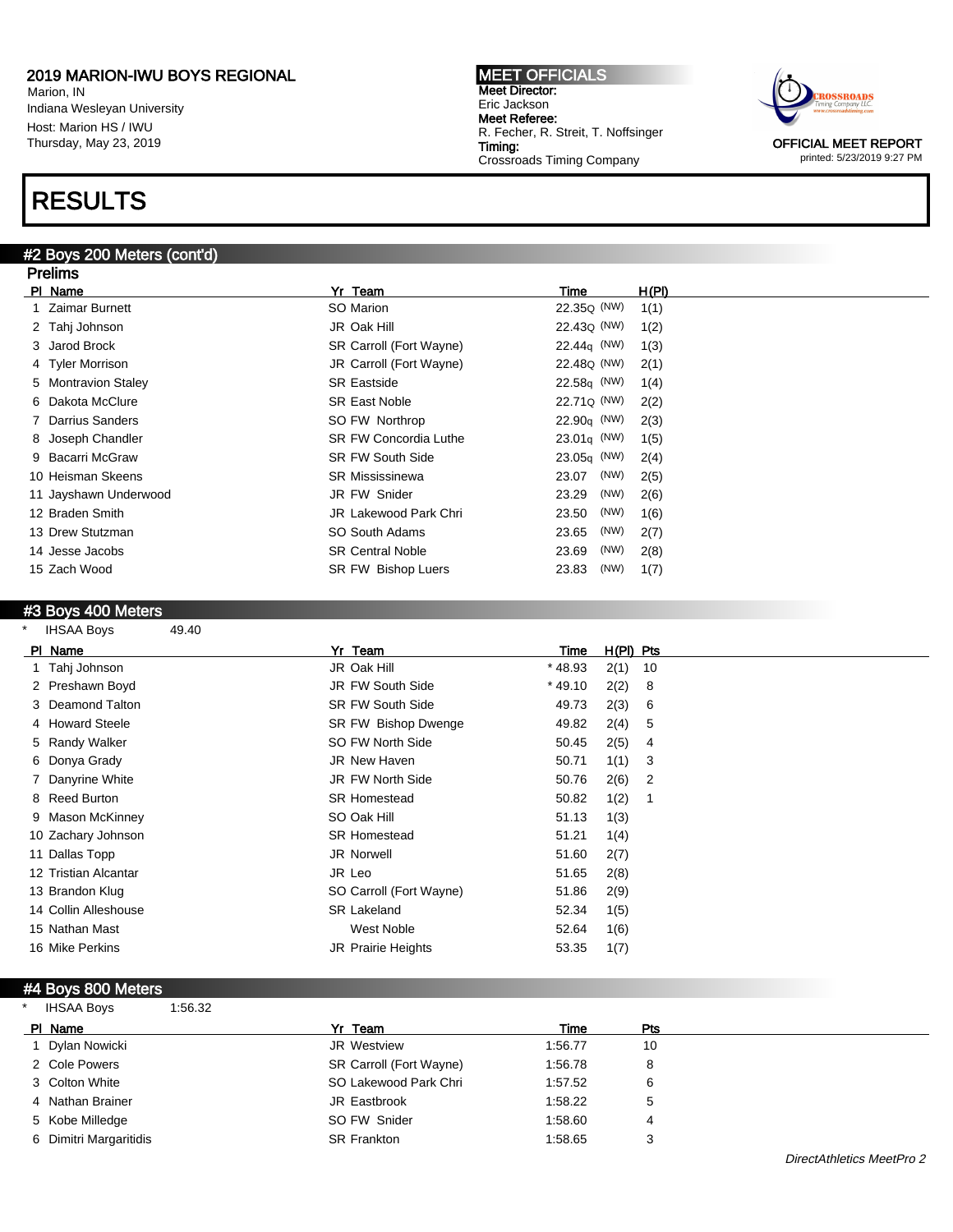Marion, IN Indiana Wesleyan University Host: Marion HS / IWU Thursday, May 23, 2019

# RESULTS

### #4 Boys 800 Meters (cont'd)

MEET OFFICIALS Meet Director: Eric Jackson Meet Referee: R. Fecher, R. Streit, T. Noffsinger Timing: Crossroads Timing Company



OFFICIAL MEET REPORT printed: 5/23/2019 9:27 PM

| #4 BOVS 800 Meters (cont'd) |                      |            |            |  |
|-----------------------------|----------------------|------------|------------|--|
| PI Name                     | Yr Team              | Time       | <b>Pts</b> |  |
| 7 Jordan Shoemaker          | <b>SR West Noble</b> | 1:59.12    | 2          |  |
| 8 Jackson Ringwood          | SO Leo               | 1:59.55    |            |  |
| 9 Kyle Lawson               | JR Bellmont          | 2:00.48    |            |  |
| 10 Coreon Williams          | JR FW Snider         | 2:00.71    |            |  |
| 11 Keagan Stuckey           | JR Homestead         | 2:01.20    |            |  |
| 12 Zack Reed                | SO Wabash            | 2:01.69    |            |  |
| 13 Jacob Winger             | SO Oak Hill          | 2:02.24    |            |  |
| 14 Anthony Schwartz         | JR Westview          | 2:03.04    |            |  |
| 15 Jarred Neff              | <b>JR Homestead</b>  | 2:08.35    |            |  |
| <b>Bryce Perez</b>          | SR Leo               | <b>DNF</b> |            |  |
|                             |                      |            |            |  |

#### #5 Boys 1600 Meters

| $\star$ | <b>IHSAA Boys</b>   | 4:17.37 |                            |            |                |
|---------|---------------------|---------|----------------------------|------------|----------------|
|         | PI Name             |         | Yr Team                    | Time       | Pts            |
|         | 1 Spencer Carpenter |         | SO Westview                | $*4:15.89$ | 10             |
|         | 2 Braden Sweet      |         | Southwood                  | 4:19.04    | 8              |
|         | 3 Brennan Butche    |         | <b>SR Mississinewa</b>     | 4:20.20    | 6              |
|         | 4 Izaiah Steury     |         | FR Angola                  | 4:24.99    | 5              |
|         | 5 Brock Spahr       |         | <b>SR Huntington North</b> | 4:27.74    | 4              |
|         | 6 Draven Thompson   |         | SR Carroll (Fort Wayne)    | 4:29.08    | 3              |
|         | 7 Drake Kropf       |         | JR FW Concordia Luthe      | 4:30.35    | $\overline{2}$ |
|         | 8 Ben Neideck       |         | JR Eastbrook               | 4:31.30    | 1              |
|         | 9 Husam Saleh       |         | SR FW Northrop             | 4:32.15    |                |
|         | 10 Preston Sloffer  |         | FR Carroll (Fort Wayne)    | 4:32.17    |                |
|         | 11 Isaac Fuelling   |         | SO Bellmont                | 4:34.84    |                |
|         | 12 Evan Walda       |         | JR FW South Side           | 4:36.48    |                |
|         | 13 Conner Bayne     |         | SR FW Northrop             | 4:40.50    |                |
|         | 14 Clayton Adams    |         | JR Dekalb                  | 4:41.98    |                |
|         | 15 Jarred Neff      |         | <b>JR Homestead</b>        | 4:42.75    |                |
|         | 16 Bryce Jennings   |         | <b>SR FW Snider</b>        | 4:43.61    |                |
|         |                     |         |                            |            |                |

#### #6 Boys 3200 Meters

\* IHSAA Boys 9:19.38

| PI Name             | Yr Team                      | Time       | Pts |  |
|---------------------|------------------------------|------------|-----|--|
| 1 Jesse Hamlin      | <b>SR FW Snider</b>          | $*9:06.64$ | 10  |  |
| 2 Reece Gibson      | <b>JR FW Concordia Luthe</b> | $*9:08.18$ | 8   |  |
| 3 Ryan Ruppert      | <b>SR Homestead</b>          | $*9:17.06$ | 6   |  |
| 4 Brennan Butche    | <b>SR Mississinewa</b>       | 9:33.86    | 5   |  |
| 5 Spencer Carpenter | SO Westview                  | 9:40.19    | 4   |  |
| 6 Izaiah Steury     | FR Angola                    | 9:42.65    | 3   |  |
| 7 Wilson Whicker    | JR FW Concordia Luthe        | 9:44.52    | 2   |  |
| 8 Kent Yoder        | <b>SR Westview</b>           | 9:46.01    |     |  |
| 9 Austin Liepe      | JR East Noble                | 9:57.45    |     |  |
| 10 Dereck Vogel     | JR Wabash                    | 9:58.86    |     |  |
| 11 Donald McArdle   | SO Homestead                 | 9:59.59    |     |  |
| 12 Emmett Delaney   | <b>SR FW Bishop Dwenge</b>   | 10:09.48   |     |  |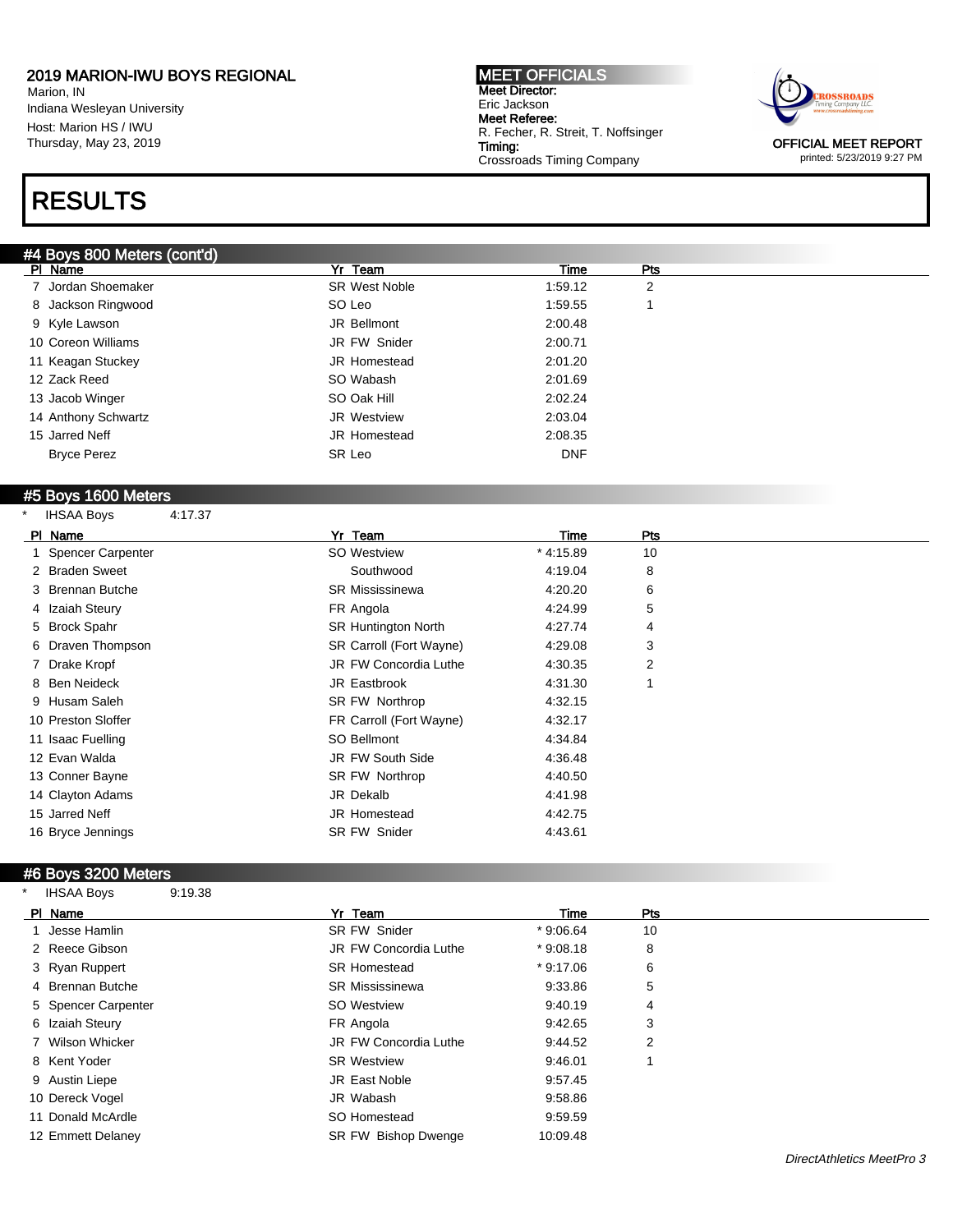Marion, IN Indiana Wesleyan University Host: Marion HS / IWU Thursday, May 23, 2019

# RESULTS

#### MEET OFFICIALS Meet Director: Eric Jackson Meet Referee: R. Fecher, R. Streit, T. Noffsinger Timing: Crossroads Timing Company



OFFICIAL MEET REPORT printed: 5/23/2019 9:27 PM

| #6 Boys 3200 Meters (cont'd) |                            |          |     |  |
|------------------------------|----------------------------|----------|-----|--|
| PI Name                      | Team<br>v <sub>r</sub>     | Time     | Pts |  |
| 13 Husam Saleh               | SR FW Northrop             | 10:13.47 |     |  |
| 14 Koby Prater               | SR Wabash                  | 10:18.56 |     |  |
| 15 Macallister Cheek         | JR Oak Hill                | 10:19.31 |     |  |
| 16 Drew Davis                | <b>SR Huntington North</b> | 10:32.49 |     |  |

#### #7 Boys 110m Hurdles

\* IHSAA Boys 14.65

| <b>Finals</b> |                     | Wind: (+0.0)            |            |     |
|---------------|---------------------|-------------------------|------------|-----|
|               | PI Name             | Yr Team                 | Time       | Pts |
|               | 1 Ronald Elliot     | JR FW Wayne             | 14.48      | 10  |
|               | 2 Kairal Johnson    | <b>SR Homestead</b>     | 14.66      | 8   |
|               | 3 Sammy Sommers     | SR Oak Hill             | 14.94      | 6   |
|               | 4 Eli Lootens       | <b>SR Marion</b>        | 15.43      | 5   |
|               | 5 Gabe Overmyer     | JR Oak Hill             | 15.73      | 4   |
|               | 6 Evan Moring       | <b>SR Homestead</b>     | 15.75      | 3   |
|               | 7 Sean O'Sullivan   | SR FW Bishop Dwenge     | 15.75      | 2   |
|               | 8 Misha Rahimi      | JR Carroll (Fort Wayne) | 15.76      |     |
|               | Clayton Kirkpatrick | SO Central Noble        | <b>DNF</b> |     |

Prelims

| PI Name               | Yr Team                    | Time                    | <u>H(PI)</u> |
|-----------------------|----------------------------|-------------------------|--------------|
| 1 Ronald Elliot       | JR FW Wayne                | 14.76Q (NW)             | 1(1)         |
| 2 Kairal Johnson      | <b>SR Homestead</b>        | 15.21 <sub>Q</sub> (NW) | 2(1)         |
| 3 Sammy Sommers       | SR Oak Hill                | 15.61Q (NW)             | 1(2)         |
| 4 Eli Lootens         | <b>SR Marion</b>           | 15.79 <sub>Q</sub> (NW) | 2(2)         |
| 5 Misha Rahimi        | JR Carroll (Fort Wayne)    | $15.83q$ (NW)           | 1(3)         |
| 6 Sean O'Sullivan     | <b>SR FW Bishop Dwenge</b> | 15.92 $q$ (NW)          | 2(3)         |
| 7 Clayton Kirkpatrick | <b>SO Central Noble</b>    | 16.17 $q$ (NW)          | 1(4)         |
| 8 Evan Moring         | <b>SR Homestead</b>        | 16.27 $q$ (NW)          | 2(4)         |
| 9 Gabe Overmyer       | JR Oak Hill                | 16.30 $q$ (NW)          | 2(5)         |
| 10 Jackson Simons     | JR Southwood               | (NW)<br>16.47           | 2(6)         |
| 11 Hayden Raikes      | SO Eastbrook               | (NW)<br>16.51           | 1(5)         |
| 12 Kaleb Krontz       | SO Garrett                 | (NW)<br>16.61           | 1(6)         |
| 13 Zion Collier       | SR FW Northrop             | (NW)<br>16.65           | 1(7)         |
| 14 Rocky Slone        | SO West Noble              | (NW)<br>16.81           | 1(8)         |
| Luigi Rivas           | SO FW Concordia Luthe      | <b>DNF</b>              | 2            |
| Keith Suttle          | JR FW Northrop             | <b>DNS</b>              | 2            |
|                       |                            |                         |              |

### #8 Boys 300m Hurdles

| $\ast$ | IHSAA Boys       | 39.01 |                         |         |           |     |
|--------|------------------|-------|-------------------------|---------|-----------|-----|
|        | PI Name          |       | Yr Team                 | Time    | H(PI) Pts |     |
|        | 1 Chris Flick    |       | SR Carroll (Fort Wayne) | * 38.91 | $2(1)$ 10 |     |
|        | 2 Sammy Sommers  |       | SR Oak Hill             | 39.31   | 2(2)      | - 8 |
|        | 3 Kairal Johnson |       | <b>SR Homestead</b>     | 39.71   | 2(3)      | - 6 |
|        | 4 Nate Burns     |       | JR Huntington North     | 40.00   | 2(4)      | - 5 |
|        | 5 Braden Melchi  |       | <b>SR Homestead</b>     | 40.35   | 2(5)      | 4   |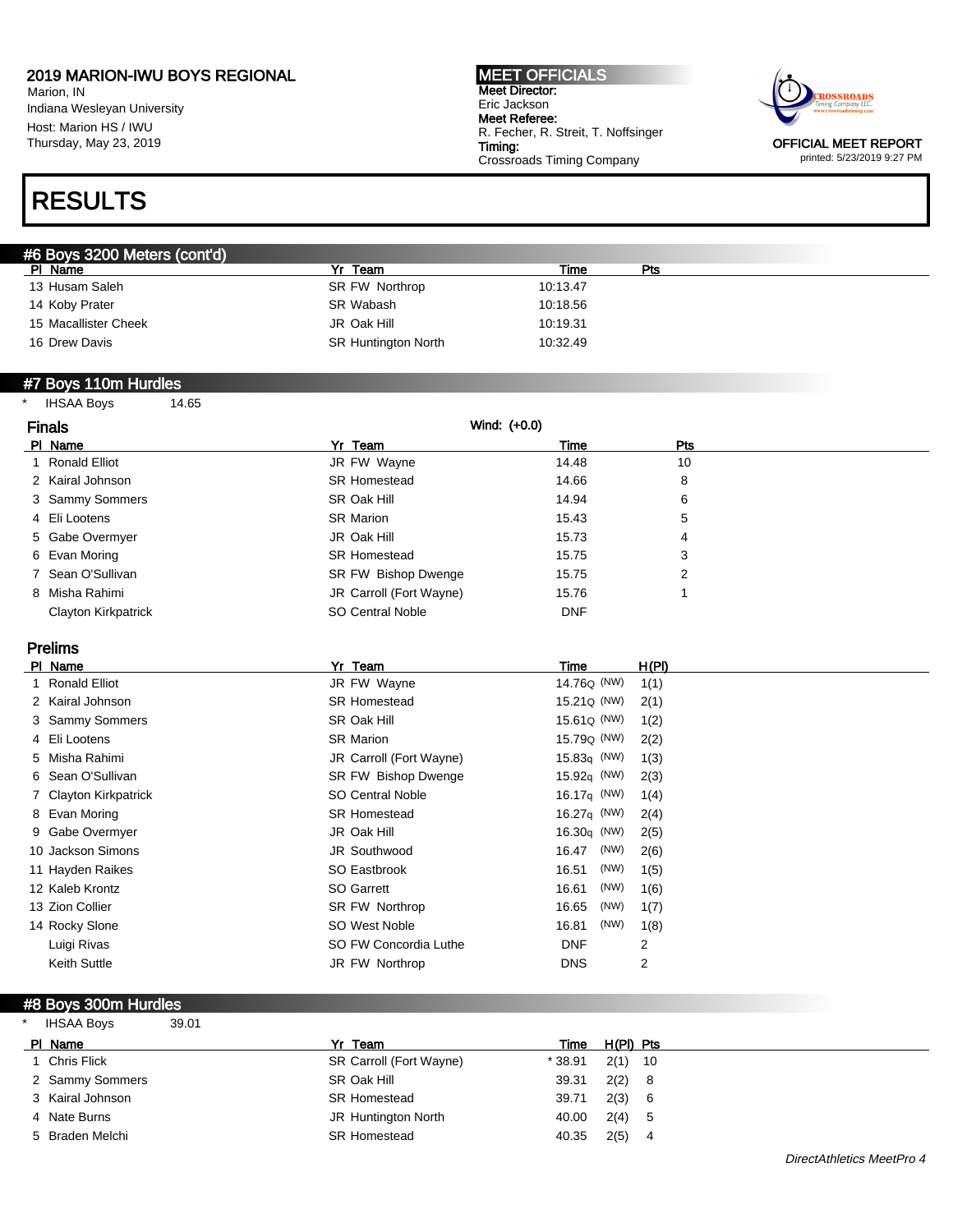Marion, IN Indiana Wesleyan University Host: Marion HS / IWU Thursday, May 23, 2019

# RESULTS

#### #8 Boys 300m Hurdles (cont'd)

MEET OFFICIALS Meet Director: Eric Jackson Meet Referee: R. Fecher, R. Streit, T. Noffsinger Timing: Crossroads Timing Company



printed: 5/23/2019 9:27 PM

| $\pi$ o Doys Journ Huldies (com u $\eta$ |                  |            |             |                            |
|------------------------------------------|------------------|------------|-------------|----------------------------|
| PI Name                                  | Yr Team          | Time       | $H(PI)$ Pts |                            |
| 6 Jackson Simons                         | JR Southwood     | 40.61      | 1(1)        | $\overline{\mathbf{3}}$    |
| 7 Eli Lootens                            | <b>SR Marion</b> | 41.06      | 1(2)        | $\overline{\phantom{0}}^2$ |
| 8 Kaleb Krontz                           | SO Garrett       | 41.24      | 2(6)        |                            |
| 9 Garrett Sauter                         | SO Angola        | 41.51      | 1(3)        |                            |
| 10 Ronald Elliot                         | JR FW Wayne      | 41.74      | 2(7)        |                            |
| 11 Max Moore                             | SO Woodlan       | 42.31      | 1(4)        |                            |
| 12 Rocky Slone                           | SO West Noble    | 43.30      | 1(5)        |                            |
| 13 Eduardo Montoya                       | JR Lakeland      | 44.15      | 1(6)        |                            |
| Keith Suttle                             | JR FW Northrop   | <b>DNS</b> |             |                            |
| Sam Wood                                 | JR Churubusco    | <b>DNS</b> | 2           |                            |
|                                          |                  |            |             |                            |

### #9 Boys 4 x 100m Relay

| $\star$ | 42.54<br><b>IHSAA Boys</b>   |                        |       |             |                |
|---------|------------------------------|------------------------|-------|-------------|----------------|
|         | PI Team                      |                        | Time  | $H(PI)$ Pts |                |
|         | 1 FW Snider (A)              |                        | 42.87 | $2(1)$ 10   |                |
|         | 1) Tavarious Easley-Jones SO | 2) Alonzo Derrick JR   |       |             |                |
|         | 3) Jayshawn Underwood JR     | 4) Lenny Bennett JR    |       |             |                |
|         | 2 Carroll (Fort Wayne) (A)   |                        | 43.08 | 2(2)        | 8              |
|         | 1) Jarod Brock SR            | 2) Christian Naylor JR |       |             |                |
|         | 3) Tyler Morrison JR         | 4) Mason Smith SO      |       |             |                |
|         | 3 FW South Side (A)          |                        | 43.16 | 2(3)        | 6              |
|         | 1) Marqualin Figgs SR        | 2) Bacarri McGraw SR   |       |             |                |
|         | 3) Derrian Stanley II JR     | 4) Greg Humphrey SR    |       |             |                |
|         | 4 Marion (A)                 |                        | 43.23 | 2(4)        | 5              |
|         | 1) Curtis Reeves FR          | 2) Cubie Jones FR      |       |             |                |
|         | 3) Kheigan Fields JR         | 4) Winston Baitey FR   |       |             |                |
|         | 5 FW Wayne (A)               |                        | 43.50 | 2(5)        | 4              |
|         | 1) Shawn Collins FR          | 2) Ronald Elliot JR    |       |             |                |
|         | 3) Myheir Baker JR           | 4) Keyshawn Fields JR  |       |             |                |
|         | 6 FW North Side (A)          |                        | 44.28 | 2(6)        | 3              |
|         | 1) Auntral Franklin JR       | 2) Keyontae Taylor SR  |       |             |                |
|         | 3) Jaylen Harris JR          | 4) Cameron Leach SR    |       |             |                |
|         | 7 New Haven (A)              |                        | 44.42 | 2(7)        | $\overline{2}$ |
|         | 1) Darrell Jackson JR        | 2) Tanner Lancaster SO |       |             |                |
|         | 3) Isaac Jackson SO          | 4) Terrion Fowlkes JR  |       |             |                |
|         | 8 FW Bishop Dwenger (A)      |                        | 44.53 | 1(1)        | $\overline{1}$ |
|         | 1) Anthony Ventruella SO     | 2) Dominic Minnich SO  |       |             |                |
|         | 3) Patrick Finley JR         | 4) Jonathon Hartzog JR |       |             |                |
|         | 9 Angola (A)                 |                        | 44.57 | 2(8)        |                |
|         | 1) Jacob Gibson SO           | 2) Antonio Luevanos JR |       |             |                |
|         | 3) Gabe Cruz Conley FR       | 4) Aaron Chao SR       |       |             |                |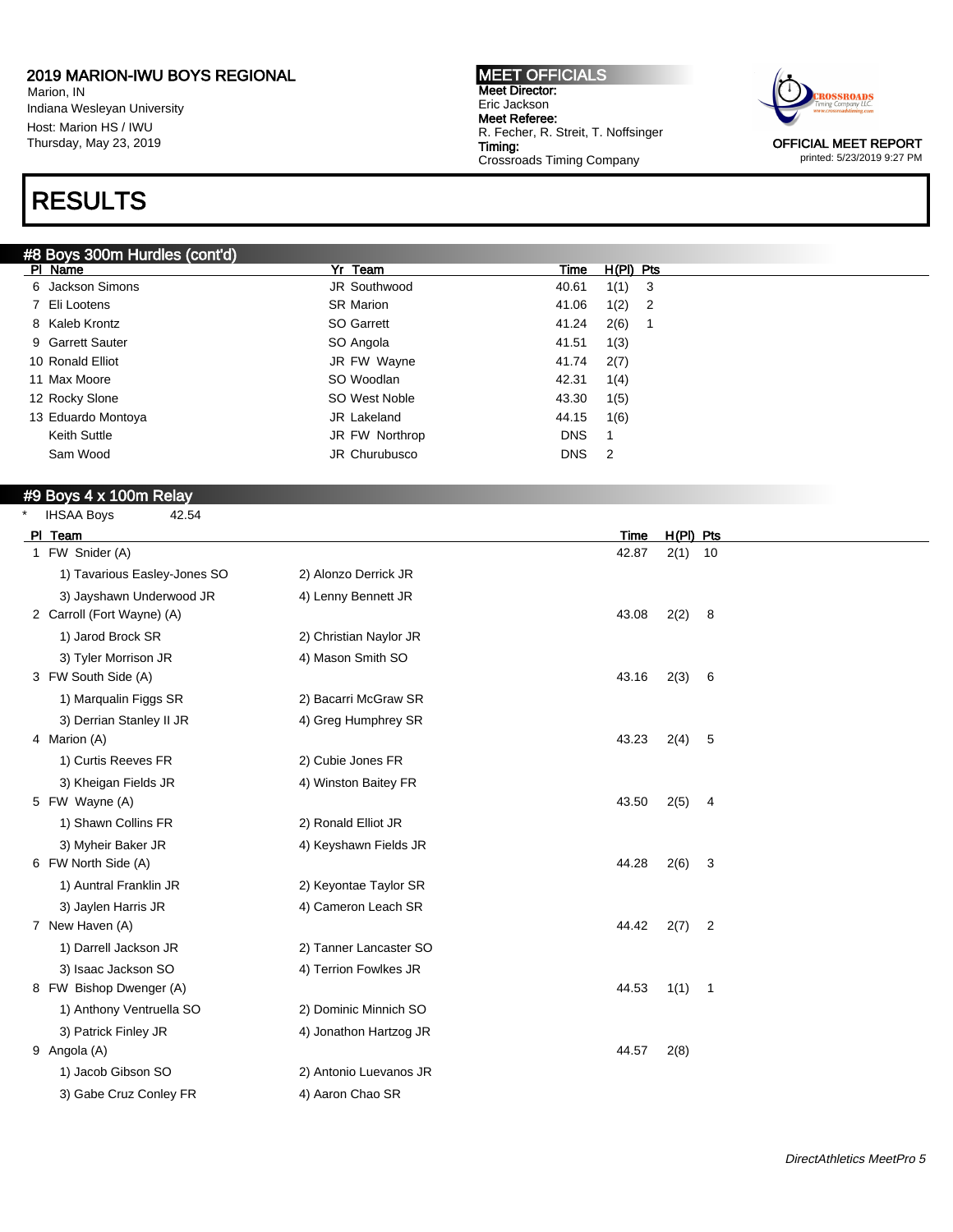Marion, IN Indiana Wesleyan University Host: Marion HS / IWU Thursday, May 23, 2019

## RESULTS

MEET OFFICIALS Meet Director: Eric Jackson Meet Referee: R. Fecher, R. Streit, T. Noffsinger Timing: Crossroads Timing Company



printed: 5/23/2019 9:27 PM

| #9 Boys 4 x 100m Relay (cont'd) |                           |       |             |  |
|---------------------------------|---------------------------|-------|-------------|--|
| PI Team                         |                           | Time  | $H(PI)$ Pts |  |
| 10 East Noble (A)               |                           | 44.60 | 1(2)        |  |
| 1) Mayson Wallen SR             | 2) Rowan Zolman FR        |       |             |  |
| 3) Dakota McClure SR            | 4) Alex Clark SR          |       |             |  |
| 11 Eastbrook (A)                |                           | 44.60 | 1(3)        |  |
| 1) Justin Singer SR             | 2) Ezekiel Binkerd JR     |       |             |  |
| 3) Jaquan Solomon SR            | 4) Xaine Kirby SR         |       |             |  |
| 12 West Noble (A)               |                           | 44.79 | 1(4)        |  |
| 1) Josh Gross JR                | 2) Jalen Gonzalez FR      |       |             |  |
| 3) Kyle Mawhorter JR            | 4) Brandon Pruitt JR      |       |             |  |
| 13 Central Noble (A)            |                           | 45.24 | 1(5)        |  |
| 1) Jesse Jacobs SR              | 2) Clayton Kirkpatrick SO |       |             |  |
| 3) Jacob Brose SR               | 4) Nick Rawles SR         |       |             |  |
| 14 Oak Hill (A)                 |                           | 45.35 | 2(9)        |  |
| 1) Ryan Fernandes JR            | 2) Sammy Sommers SR       |       |             |  |
| 3) Jon Holz SR                  | 4) Josiah Harvey          |       |             |  |
| 15 Bellmont (A)                 |                           | 45.79 | 1(6)        |  |
| 1) Joe Laughlin SO              | 2) Conrad Dyer SO         |       |             |  |
| 3) Ryne Norby JR                | 4) Ben Frantz JR          |       |             |  |
| 16 Eastside (A)                 |                           | 46.52 | 1(7)        |  |
| 1) Bobby Davis FR               | 2) Montravion Staley SR   |       |             |  |
| 3) David Slone SO               | 4) Nicolas Blair SO       |       |             |  |
|                                 |                           |       |             |  |

### $#10$  Boys 4 x 400m Relay

| $\star$ | <b>IHSAA Boys</b><br>3:20.44 |                                    |           |             |     |
|---------|------------------------------|------------------------------------|-----------|-------------|-----|
|         | PI Team                      |                                    | Time      | $H(PI)$ Pts |     |
|         | 1 FW South Side (A)          |                                    | * 3:20.20 | $2(1)$ 10   |     |
|         | 1) Preshawn Boyd JR          | 2) Taron Swazer SR                 |           |             |     |
|         | 3) Deamond Talton SR         | 4) Omar Jackson SR                 |           |             |     |
|         | 2 Carroll (Fort Wayne) (A)   |                                    | 3:23.27   | 2(2)        | - 8 |
|         | 1) Cole Powers SR            | 2) Brandon Klug SO                 |           |             |     |
|         | 3) Cory Waldron SR           | 4) Tyler Morrison JR               |           |             |     |
|         | 3 Homestead (A)              |                                    | 3:23.41   | 2(3)        | - 6 |
|         | 1) Keagan Stuckey JR         | 2) Reed Burton SR                  |           |             |     |
|         | 3) Braden Melchi SR          | 4) Eduardo Santoscoy De la Rosa SR |           |             |     |
|         | 4 FW Northrop (A)            |                                    | 3:24.12   | 2(4)        | -5  |
|         | 1) Keith Suttle JR           | 2) Darrius Sanders SO              |           |             |     |
|         | 3) Conner Bayne SR           | 4) Jemel Kerlegrand SO             |           |             |     |
|         | 5 Bellmont (A)               |                                    | 3:27.15   | 2(5)        | 4   |
|         | 1) Tanner Walker SR          | 2) Kyle Lawson JR                  |           |             |     |
|         | 3) Ryne Norby JR             | 4) Ben Frantz JR                   |           |             |     |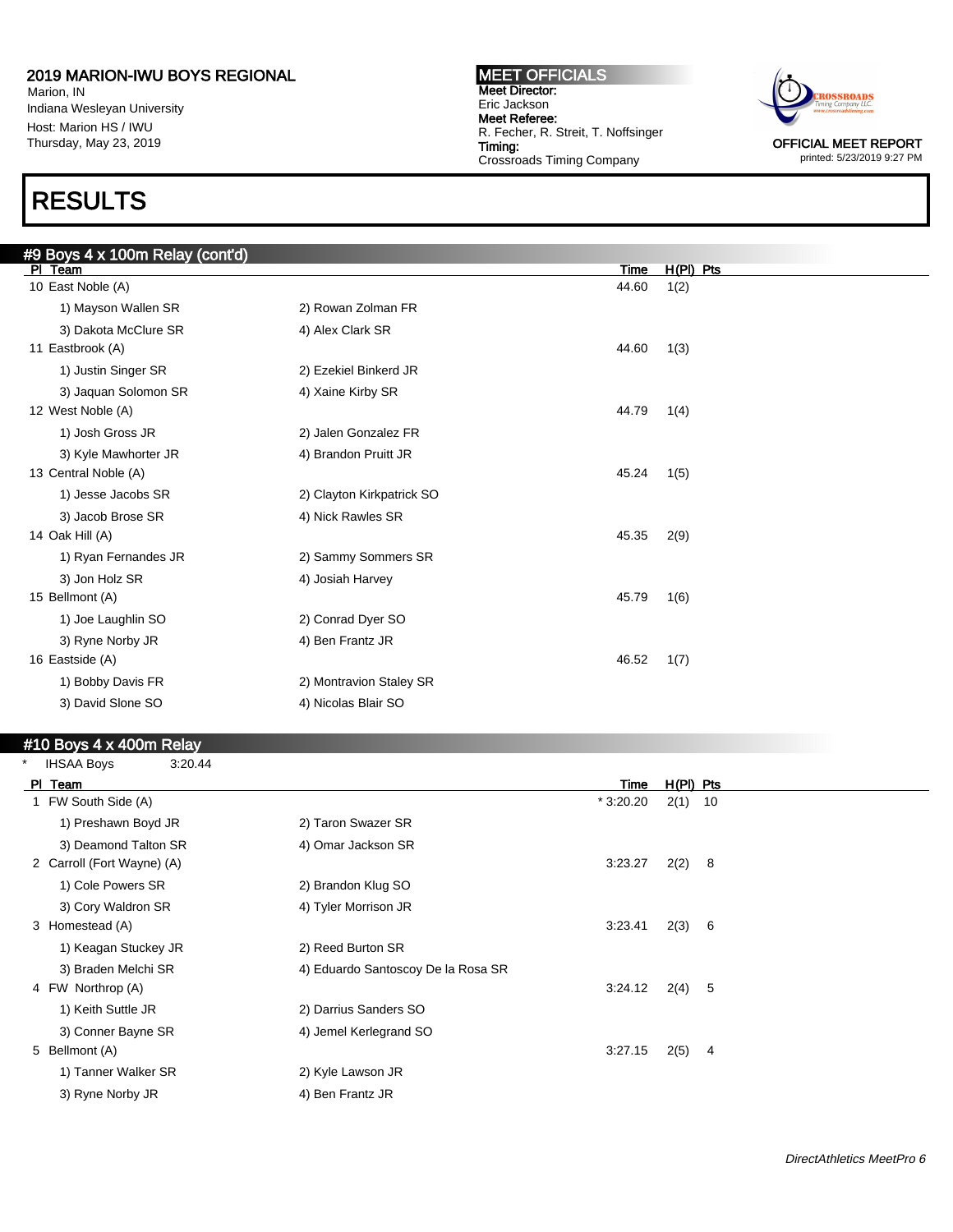Marion, IN Indiana Wesleyan University Host: Marion HS / IWU Thursday, May 23, 2019

## RESULTS

#### MEET OFFICIALS Meet Director: Eric Jackson Meet Referee: R. Fecher, R. Streit, T. Noffsinger Timing: Crossroads Timing Company



printed: 5/23/2019 9:27 PM

| #10 Boys 4 x 400m Relay (cont'd)   |                                  |                 |                     |                          |
|------------------------------------|----------------------------------|-----------------|---------------------|--------------------------|
| PI Team<br>6 FW Bishop Dwenger (A) |                                  | Time<br>3:28.77 | $H(PI)$ Pts<br>2(6) | 3                        |
| 1) Max Simcox JR                   | 2) Howard Steele SR              |                 |                     |                          |
| 3) Patrick Finley JR               | 4) Conley Fourman JR             |                 |                     |                          |
| 7 Westview (A)                     |                                  | 3:28.99         | 2(7)                | $\overline{2}$           |
| 1) Dylan Nowicki JR                | 2) Julio Vallejo Maiz SR         |                 |                     |                          |
| 3) Anthony Schwartz JR             | 4) Martin Miller JR              |                 |                     |                          |
| 8 Norwell (A)                      |                                  | 3:30.23         | 1(1)                | $\overline{\phantom{1}}$ |
| 1) Jared Conrad SO                 | 2) Dallas Topp JR                |                 |                     |                          |
| 3) Robert Meyer SO                 | 4) Dylan Osborn FR               |                 |                     |                          |
| 9 Huntington North (A)             |                                  | 3:30.62         | 1(2)                |                          |
| 1) Nolan Hughes SR                 | 2) Nate Burns JR                 |                 |                     |                          |
| 3) Cody McCune JR                  | 4) Jarid Miller SR               |                 |                     |                          |
| 10 Leo (A)                         |                                  | 3:32.35         | 1(3)                |                          |
| 1) Drake Sander FR                 | 2) Bryce Perez SR                |                 |                     |                          |
| 3) Jackson Ringwood SO             | 4) Tristian Alcantar JR          |                 |                     |                          |
| 11 West Noble (A)                  |                                  | 3:32.60         | 1(4)                |                          |
| 1) Nathan Mast                     | 2) Jordan Shoemaker SR           |                 |                     |                          |
| 3) Kyle Mawhorter JR               | 4) Brandon Pruitt JR             |                 |                     |                          |
| 12 FW North Side (A)               |                                  | 3:36.14         | 2(8)                |                          |
| 1) Auntral Franklin JR             | 2) Davontay Washington Graham SR |                 |                     |                          |
| 3) Randy Walker SO                 | 4) Danyrine White JR             |                 |                     |                          |
| 13 East Noble (A)                  |                                  | 3:40.34         | 1(5)                |                          |
| 1) Gage Ernsberger JR              | 2) Lucas Diehm SO                |                 |                     |                          |
| 3) Sam Sibert JR                   | 4) Dakota McClure SR             |                 |                     |                          |
| 14 Eastbrook (A)                   |                                  | 3:42.57         | 1(6)                |                          |
| 1) Justin Singer SR                | 2) Nathan Brainer JR             |                 |                     |                          |
| 3) Ezekiel Binkerd JR              | 4) Xaine Kirby SR                |                 |                     |                          |
| Oak Hill (A)                       |                                  | DQ              | $\mathbf{1}$        |                          |
| 1) Luke VanBibber SR               | 2) Mason McKinney SO             |                 |                     |                          |
| 3) Sammy Sommers SR                | 4) Clayton Macy SO               |                 |                     |                          |

### #11 Boys 4 x 800m Relay

| <b>IHSAA Boys</b><br>7:53.43 |                                    |
|------------------------------|------------------------------------|
| PI Team                      | $H(PI)$ Pts<br>Time                |
| 1 Carroll (Fort Wayne) (A)   | $*7:49.27$<br>$2(1)$ 10            |
| 1) Draven Thompson SR        | 2) Cole Powers SR                  |
| 3) Weston Miser SR           | 4) Cory Waldron SR                 |
| 2 Homestead (A)              | $2(2)$ 8<br>* 7:52.64              |
| 1) Zachary Johnson SR        | 2) Ryan Ruppert SR                 |
| 3) Derek Hockemeyer JR       | 4) Eduardo Santoscoy De la Rosa SR |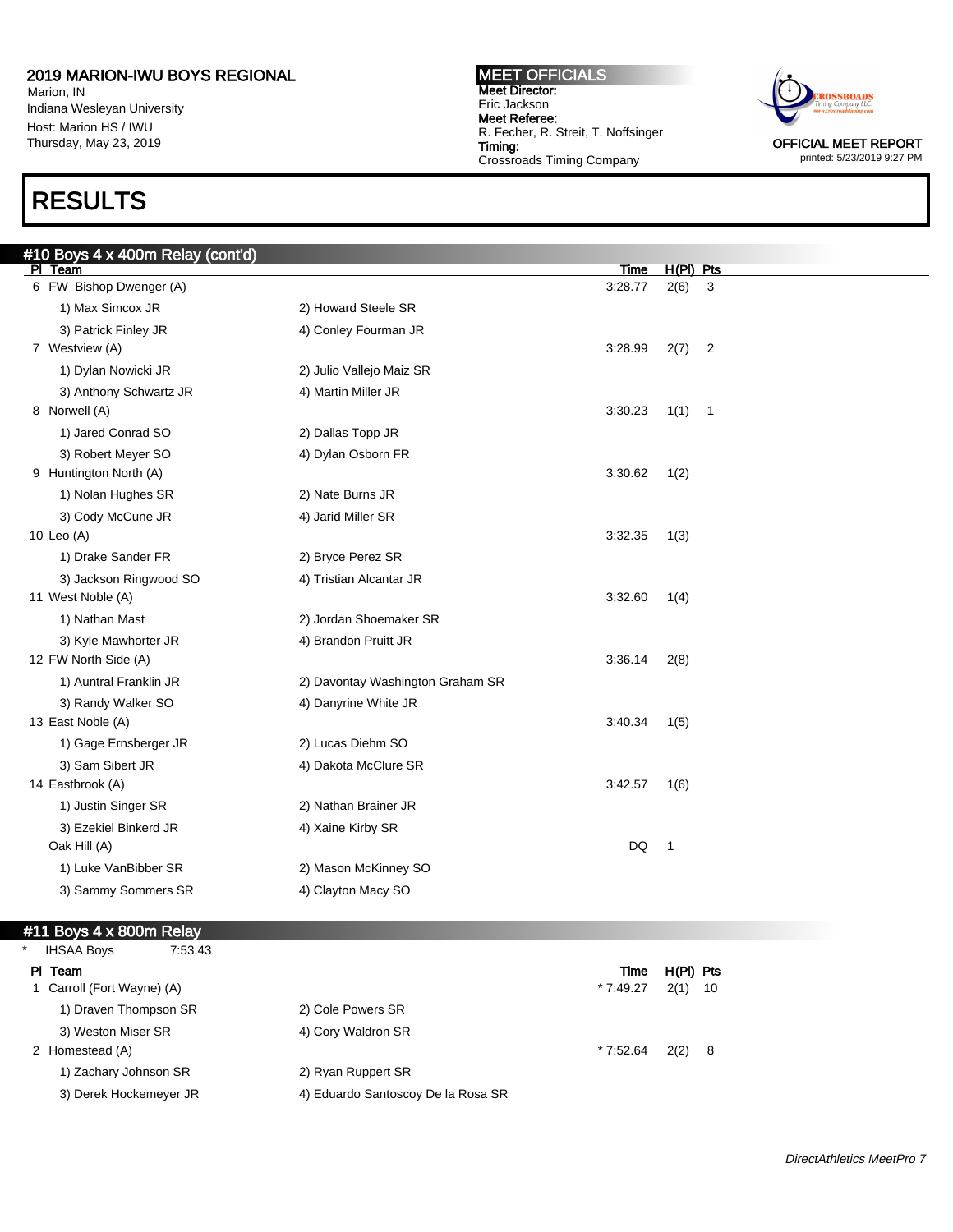Marion, IN Indiana Wesleyan University Host: Marion HS / IWU Thursday, May 23, 2019

## RESULTS

#### MEET OFFICIALS Meet Director: Eric Jackson Meet Referee: R. Fecher, R. Streit, T. Noffsinger Timing: Crossroads Timing Company



printed: 5/23/2019 9:27 PM

| $H(PI)$ Pts<br>PI Team<br>3 Westview (A)<br>7:53.93<br>2(3)<br>6<br>1) Remington Carpenter SO<br>2) Dylan Nowicki JR<br>3) Anthony Schwartz JR<br>4) Martin Miller JR<br>4 FW South Side (A)<br>7:55.45<br>2(4)<br>5<br>1) Preshawn Boyd JR<br>2) Evan Walda JR<br>3) Deamond Talton SR<br>4) Kaiden Long JR<br>5 Leo (A)<br>7:55.63<br>2(5)<br>4<br>1) Bryce Perez SR<br>2) Jackson Ringwood SO<br>3) Tyler Hartleroad FR<br>4) Tristian Alcantar JR<br>6 Wabash (A)<br>8:03.85<br>2(6)<br>3<br>1) Blakley Cole JR<br>2) Caleb Callahan JR<br>3) Aaron Nickerson SR<br>4) Koby Prater SR<br>7 Oak Hill (A)<br>8:12.77<br>1(1)<br>$\overline{2}$<br>1) Luke VanBibber SR<br>2) Sol O'Blenis FR<br>3) Dillon Mitchell JR<br>4) Jacob Winger SO<br>8 Heritage (A)<br>8:20.22<br>1(2)<br>$\overline{\mathbf{1}}$<br>1) Devin Schmenk SR<br>2) Derek Schaadt JR<br>3) Jared Connor JR<br>4) Niklaus Smith SR<br>9 Bellmont (A)<br>8:22.03<br>1(3)<br>1) Chase Kukelhan JR<br>2) Jordan Garlinger SO<br>3) Isaac Fuelling SO<br>4) Kyle Lawson JR<br>10 East Noble (A)<br>8:22.46<br>1(4)<br>1) Blaine Malott JR<br>2) Lucas Diehm SO<br>3) Austin Liepe JR<br>4) Kayden Fuller FR<br>11 FW Bishop Dwenger (A)<br>8:28.03<br>2(7)<br>1) Emmett Delaney SR<br>2) Max Simcox JR<br>4) Alex Trahin SR<br>3) Andy Myers SR<br>12 West Noble (A)<br>8:31.15<br>1(5)<br>1) Nathan Mast<br>2) Cameron Dupuy FR<br>3) Dakota Thompson SR<br>4) Abraham Longoria<br>13 Norwell (A)<br>8:36.70<br>1(6)<br>1) Jared Conrad SO<br>2) Dallas Topp JR<br>3) Robert Meyer SO<br>4) Tyler Strothman SO<br>14 FW Snider (A)<br>8:42.46<br>2(8)<br>1) Kobe Milledge SO<br>2) Jesse Hamlin SR<br>3) Jacob Wunderlich SO<br>4) Coreon Williams JR<br>15 Churubusco (A)<br>8:42.89<br>1(7) | #11 Boys 4 x 800m Relay (cont'd) |                 |             |  |
|------------------------------------------------------------------------------------------------------------------------------------------------------------------------------------------------------------------------------------------------------------------------------------------------------------------------------------------------------------------------------------------------------------------------------------------------------------------------------------------------------------------------------------------------------------------------------------------------------------------------------------------------------------------------------------------------------------------------------------------------------------------------------------------------------------------------------------------------------------------------------------------------------------------------------------------------------------------------------------------------------------------------------------------------------------------------------------------------------------------------------------------------------------------------------------------------------------------------------------------------------------------------------------------------------------------------------------------------------------------------------------------------------------------------------------------------------------------------------------------------------------------------------------------------------------------------------------------------------------------------------------------------------------------------------------------------------------------------------------------------------------------|----------------------------------|-----------------|-------------|--|
|                                                                                                                                                                                                                                                                                                                                                                                                                                                                                                                                                                                                                                                                                                                                                                                                                                                                                                                                                                                                                                                                                                                                                                                                                                                                                                                                                                                                                                                                                                                                                                                                                                                                                                                                                                  |                                  |                 | <b>Time</b> |  |
|                                                                                                                                                                                                                                                                                                                                                                                                                                                                                                                                                                                                                                                                                                                                                                                                                                                                                                                                                                                                                                                                                                                                                                                                                                                                                                                                                                                                                                                                                                                                                                                                                                                                                                                                                                  |                                  |                 |             |  |
|                                                                                                                                                                                                                                                                                                                                                                                                                                                                                                                                                                                                                                                                                                                                                                                                                                                                                                                                                                                                                                                                                                                                                                                                                                                                                                                                                                                                                                                                                                                                                                                                                                                                                                                                                                  |                                  |                 |             |  |
|                                                                                                                                                                                                                                                                                                                                                                                                                                                                                                                                                                                                                                                                                                                                                                                                                                                                                                                                                                                                                                                                                                                                                                                                                                                                                                                                                                                                                                                                                                                                                                                                                                                                                                                                                                  |                                  |                 |             |  |
|                                                                                                                                                                                                                                                                                                                                                                                                                                                                                                                                                                                                                                                                                                                                                                                                                                                                                                                                                                                                                                                                                                                                                                                                                                                                                                                                                                                                                                                                                                                                                                                                                                                                                                                                                                  |                                  |                 |             |  |
|                                                                                                                                                                                                                                                                                                                                                                                                                                                                                                                                                                                                                                                                                                                                                                                                                                                                                                                                                                                                                                                                                                                                                                                                                                                                                                                                                                                                                                                                                                                                                                                                                                                                                                                                                                  |                                  |                 |             |  |
|                                                                                                                                                                                                                                                                                                                                                                                                                                                                                                                                                                                                                                                                                                                                                                                                                                                                                                                                                                                                                                                                                                                                                                                                                                                                                                                                                                                                                                                                                                                                                                                                                                                                                                                                                                  |                                  |                 |             |  |
|                                                                                                                                                                                                                                                                                                                                                                                                                                                                                                                                                                                                                                                                                                                                                                                                                                                                                                                                                                                                                                                                                                                                                                                                                                                                                                                                                                                                                                                                                                                                                                                                                                                                                                                                                                  |                                  |                 |             |  |
|                                                                                                                                                                                                                                                                                                                                                                                                                                                                                                                                                                                                                                                                                                                                                                                                                                                                                                                                                                                                                                                                                                                                                                                                                                                                                                                                                                                                                                                                                                                                                                                                                                                                                                                                                                  |                                  |                 |             |  |
|                                                                                                                                                                                                                                                                                                                                                                                                                                                                                                                                                                                                                                                                                                                                                                                                                                                                                                                                                                                                                                                                                                                                                                                                                                                                                                                                                                                                                                                                                                                                                                                                                                                                                                                                                                  |                                  |                 |             |  |
|                                                                                                                                                                                                                                                                                                                                                                                                                                                                                                                                                                                                                                                                                                                                                                                                                                                                                                                                                                                                                                                                                                                                                                                                                                                                                                                                                                                                                                                                                                                                                                                                                                                                                                                                                                  |                                  |                 |             |  |
|                                                                                                                                                                                                                                                                                                                                                                                                                                                                                                                                                                                                                                                                                                                                                                                                                                                                                                                                                                                                                                                                                                                                                                                                                                                                                                                                                                                                                                                                                                                                                                                                                                                                                                                                                                  |                                  |                 |             |  |
|                                                                                                                                                                                                                                                                                                                                                                                                                                                                                                                                                                                                                                                                                                                                                                                                                                                                                                                                                                                                                                                                                                                                                                                                                                                                                                                                                                                                                                                                                                                                                                                                                                                                                                                                                                  |                                  |                 |             |  |
|                                                                                                                                                                                                                                                                                                                                                                                                                                                                                                                                                                                                                                                                                                                                                                                                                                                                                                                                                                                                                                                                                                                                                                                                                                                                                                                                                                                                                                                                                                                                                                                                                                                                                                                                                                  |                                  |                 |             |  |
|                                                                                                                                                                                                                                                                                                                                                                                                                                                                                                                                                                                                                                                                                                                                                                                                                                                                                                                                                                                                                                                                                                                                                                                                                                                                                                                                                                                                                                                                                                                                                                                                                                                                                                                                                                  |                                  |                 |             |  |
|                                                                                                                                                                                                                                                                                                                                                                                                                                                                                                                                                                                                                                                                                                                                                                                                                                                                                                                                                                                                                                                                                                                                                                                                                                                                                                                                                                                                                                                                                                                                                                                                                                                                                                                                                                  |                                  |                 |             |  |
|                                                                                                                                                                                                                                                                                                                                                                                                                                                                                                                                                                                                                                                                                                                                                                                                                                                                                                                                                                                                                                                                                                                                                                                                                                                                                                                                                                                                                                                                                                                                                                                                                                                                                                                                                                  |                                  |                 |             |  |
|                                                                                                                                                                                                                                                                                                                                                                                                                                                                                                                                                                                                                                                                                                                                                                                                                                                                                                                                                                                                                                                                                                                                                                                                                                                                                                                                                                                                                                                                                                                                                                                                                                                                                                                                                                  |                                  |                 |             |  |
|                                                                                                                                                                                                                                                                                                                                                                                                                                                                                                                                                                                                                                                                                                                                                                                                                                                                                                                                                                                                                                                                                                                                                                                                                                                                                                                                                                                                                                                                                                                                                                                                                                                                                                                                                                  |                                  |                 |             |  |
|                                                                                                                                                                                                                                                                                                                                                                                                                                                                                                                                                                                                                                                                                                                                                                                                                                                                                                                                                                                                                                                                                                                                                                                                                                                                                                                                                                                                                                                                                                                                                                                                                                                                                                                                                                  |                                  |                 |             |  |
|                                                                                                                                                                                                                                                                                                                                                                                                                                                                                                                                                                                                                                                                                                                                                                                                                                                                                                                                                                                                                                                                                                                                                                                                                                                                                                                                                                                                                                                                                                                                                                                                                                                                                                                                                                  |                                  |                 |             |  |
|                                                                                                                                                                                                                                                                                                                                                                                                                                                                                                                                                                                                                                                                                                                                                                                                                                                                                                                                                                                                                                                                                                                                                                                                                                                                                                                                                                                                                                                                                                                                                                                                                                                                                                                                                                  |                                  |                 |             |  |
|                                                                                                                                                                                                                                                                                                                                                                                                                                                                                                                                                                                                                                                                                                                                                                                                                                                                                                                                                                                                                                                                                                                                                                                                                                                                                                                                                                                                                                                                                                                                                                                                                                                                                                                                                                  |                                  |                 |             |  |
|                                                                                                                                                                                                                                                                                                                                                                                                                                                                                                                                                                                                                                                                                                                                                                                                                                                                                                                                                                                                                                                                                                                                                                                                                                                                                                                                                                                                                                                                                                                                                                                                                                                                                                                                                                  |                                  |                 |             |  |
|                                                                                                                                                                                                                                                                                                                                                                                                                                                                                                                                                                                                                                                                                                                                                                                                                                                                                                                                                                                                                                                                                                                                                                                                                                                                                                                                                                                                                                                                                                                                                                                                                                                                                                                                                                  |                                  |                 |             |  |
|                                                                                                                                                                                                                                                                                                                                                                                                                                                                                                                                                                                                                                                                                                                                                                                                                                                                                                                                                                                                                                                                                                                                                                                                                                                                                                                                                                                                                                                                                                                                                                                                                                                                                                                                                                  |                                  |                 |             |  |
|                                                                                                                                                                                                                                                                                                                                                                                                                                                                                                                                                                                                                                                                                                                                                                                                                                                                                                                                                                                                                                                                                                                                                                                                                                                                                                                                                                                                                                                                                                                                                                                                                                                                                                                                                                  |                                  |                 |             |  |
|                                                                                                                                                                                                                                                                                                                                                                                                                                                                                                                                                                                                                                                                                                                                                                                                                                                                                                                                                                                                                                                                                                                                                                                                                                                                                                                                                                                                                                                                                                                                                                                                                                                                                                                                                                  |                                  |                 |             |  |
|                                                                                                                                                                                                                                                                                                                                                                                                                                                                                                                                                                                                                                                                                                                                                                                                                                                                                                                                                                                                                                                                                                                                                                                                                                                                                                                                                                                                                                                                                                                                                                                                                                                                                                                                                                  |                                  |                 |             |  |
|                                                                                                                                                                                                                                                                                                                                                                                                                                                                                                                                                                                                                                                                                                                                                                                                                                                                                                                                                                                                                                                                                                                                                                                                                                                                                                                                                                                                                                                                                                                                                                                                                                                                                                                                                                  |                                  |                 |             |  |
|                                                                                                                                                                                                                                                                                                                                                                                                                                                                                                                                                                                                                                                                                                                                                                                                                                                                                                                                                                                                                                                                                                                                                                                                                                                                                                                                                                                                                                                                                                                                                                                                                                                                                                                                                                  |                                  |                 |             |  |
|                                                                                                                                                                                                                                                                                                                                                                                                                                                                                                                                                                                                                                                                                                                                                                                                                                                                                                                                                                                                                                                                                                                                                                                                                                                                                                                                                                                                                                                                                                                                                                                                                                                                                                                                                                  |                                  |                 |             |  |
|                                                                                                                                                                                                                                                                                                                                                                                                                                                                                                                                                                                                                                                                                                                                                                                                                                                                                                                                                                                                                                                                                                                                                                                                                                                                                                                                                                                                                                                                                                                                                                                                                                                                                                                                                                  |                                  |                 |             |  |
|                                                                                                                                                                                                                                                                                                                                                                                                                                                                                                                                                                                                                                                                                                                                                                                                                                                                                                                                                                                                                                                                                                                                                                                                                                                                                                                                                                                                                                                                                                                                                                                                                                                                                                                                                                  |                                  |                 |             |  |
|                                                                                                                                                                                                                                                                                                                                                                                                                                                                                                                                                                                                                                                                                                                                                                                                                                                                                                                                                                                                                                                                                                                                                                                                                                                                                                                                                                                                                                                                                                                                                                                                                                                                                                                                                                  |                                  |                 |             |  |
|                                                                                                                                                                                                                                                                                                                                                                                                                                                                                                                                                                                                                                                                                                                                                                                                                                                                                                                                                                                                                                                                                                                                                                                                                                                                                                                                                                                                                                                                                                                                                                                                                                                                                                                                                                  |                                  |                 |             |  |
|                                                                                                                                                                                                                                                                                                                                                                                                                                                                                                                                                                                                                                                                                                                                                                                                                                                                                                                                                                                                                                                                                                                                                                                                                                                                                                                                                                                                                                                                                                                                                                                                                                                                                                                                                                  |                                  |                 |             |  |
|                                                                                                                                                                                                                                                                                                                                                                                                                                                                                                                                                                                                                                                                                                                                                                                                                                                                                                                                                                                                                                                                                                                                                                                                                                                                                                                                                                                                                                                                                                                                                                                                                                                                                                                                                                  |                                  |                 |             |  |
|                                                                                                                                                                                                                                                                                                                                                                                                                                                                                                                                                                                                                                                                                                                                                                                                                                                                                                                                                                                                                                                                                                                                                                                                                                                                                                                                                                                                                                                                                                                                                                                                                                                                                                                                                                  | 1) Brandt Parsons SR             | 2) Eli Lantz SO |             |  |
| 3) Levi Skinner SO<br>4) Shawn Prater JR                                                                                                                                                                                                                                                                                                                                                                                                                                                                                                                                                                                                                                                                                                                                                                                                                                                                                                                                                                                                                                                                                                                                                                                                                                                                                                                                                                                                                                                                                                                                                                                                                                                                                                                         |                                  |                 |             |  |
| 16 Frankton (A)<br>8:54.84<br>1(8)                                                                                                                                                                                                                                                                                                                                                                                                                                                                                                                                                                                                                                                                                                                                                                                                                                                                                                                                                                                                                                                                                                                                                                                                                                                                                                                                                                                                                                                                                                                                                                                                                                                                                                                               |                                  |                 |             |  |
| 2) Diego Hernandez FR<br>1) Bradley Lawrence SO                                                                                                                                                                                                                                                                                                                                                                                                                                                                                                                                                                                                                                                                                                                                                                                                                                                                                                                                                                                                                                                                                                                                                                                                                                                                                                                                                                                                                                                                                                                                                                                                                                                                                                                  |                                  |                 |             |  |
| 3) Zach Davenport SO<br>4) Aden Swisher FR                                                                                                                                                                                                                                                                                                                                                                                                                                                                                                                                                                                                                                                                                                                                                                                                                                                                                                                                                                                                                                                                                                                                                                                                                                                                                                                                                                                                                                                                                                                                                                                                                                                                                                                       |                                  |                 |             |  |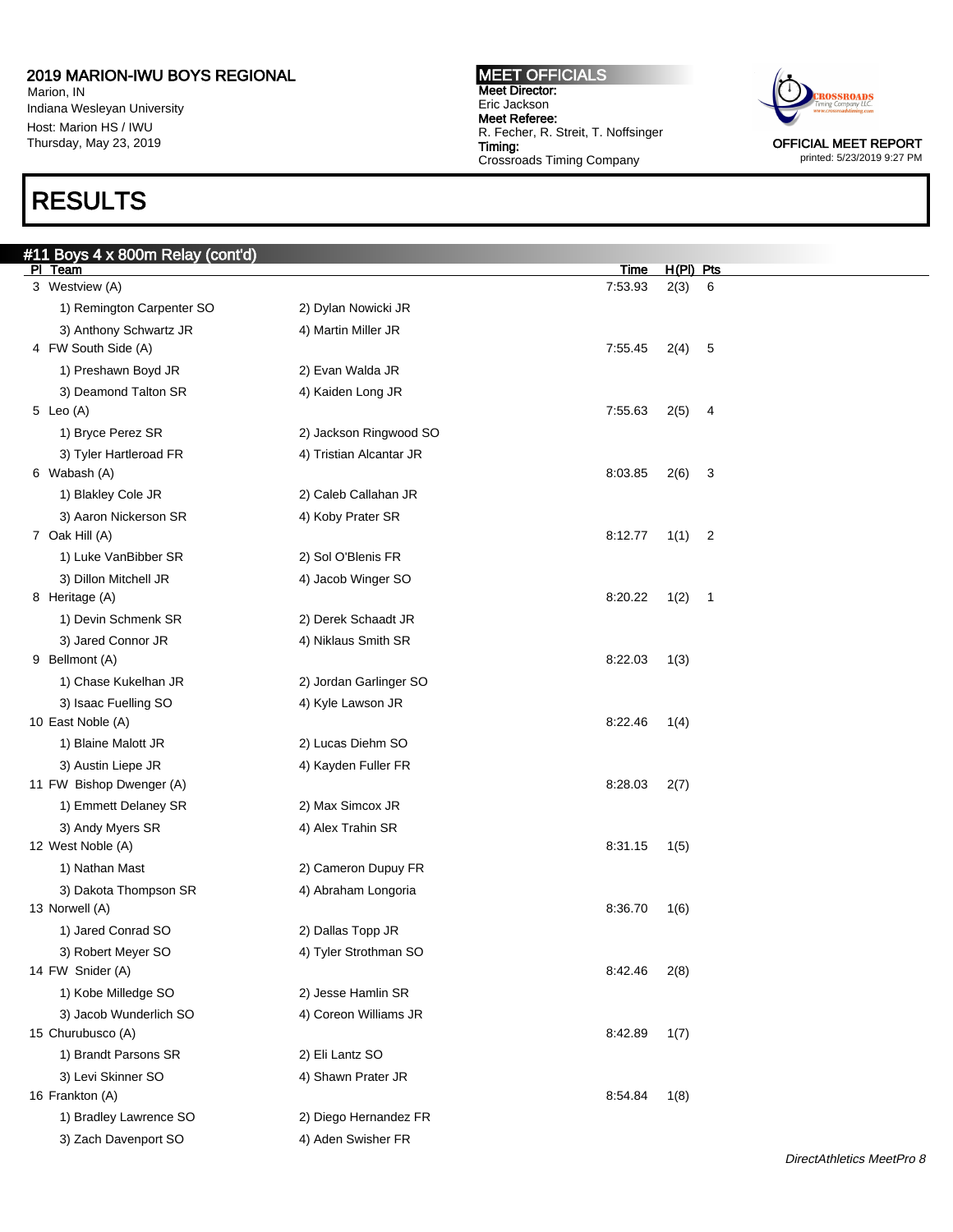Marion, IN Indiana Wesleyan University Host: Marion HS / IWU Thursday, May 23, 2019

### RESULTS

#12 Boys High Jump

MEET OFFICIALS Meet Director: Eric Jackson Meet Referee: R. Fecher, R. Streit, T. Noffsinger Timing: Crossroads Timing Company



printed: 5/23/2019 9:27 PM

| $\star$ | <b>IHSAA Boys</b><br>6' 4.50" |                             |                   |     |  |
|---------|-------------------------------|-----------------------------|-------------------|-----|--|
|         | PI Name                       | Yr Team                     | Mark              | Pts |  |
|         | 1 Adrian Scott                | JR FW Northrop              | $*6'6"$           | 10  |  |
|         | 2 Collin Hahn                 | JR Woodlan                  | $6' 4\frac{1}{2}$ | 8   |  |
|         | 3 Gage Ernsberger             | JR East Noble               | 6'3''             | 6   |  |
|         | 4 Camden Peavler              | <b>SR Alexandria-Monroe</b> | 6'3''             | 5   |  |
|         | 5 Ryne Norby                  | JR Bellmont                 | 6'1''             | 4   |  |
|         | 6 Ridley Zolman               | <b>SR Central Noble</b>     | 6'0''             | 3   |  |
|         | 7 Xavier Ellington            | SR FW Wayne                 | 6'0''             | 2   |  |
|         | 8 Alex Baker                  | JR Eastbrook                | 5' 10"            | 0.5 |  |
|         | 8 Marko Stanojcic             | JR Hamilton                 | 5'10"             | 0.5 |  |
|         | 10 Nick Kaufman               | FR Alexandria-Monroe        | 5'10"             |     |  |
|         | <b>Tristin Ritchie</b>        | JR Lakeland                 | NH                |     |  |
|         | Michael Bender                | <b>SR East Noble</b>        | <b>NH</b>         |     |  |
|         | Jeffery Langston              | JR FW South Side            | NH                |     |  |
|         | Connor Davis                  | JR Garrett                  | <b>NH</b>         |     |  |
|         | Austin Curran                 | <b>SR Dekalb</b>            | <b>NH</b>         |     |  |
|         |                               |                             |                   |     |  |

#### #13 Boys Pole Vault

\* IHSAA Boys 14' 4"

| PI Name             | Yr Team                        | Mark       | Pts |  |
|---------------------|--------------------------------|------------|-----|--|
| 1 Sam Wood          | JR Churubusco                  | $*$ 15' 4" | 10  |  |
| 2 Gavin Holz        | JR Oak Hill                    | $*$ 15' 0" | 8   |  |
| 3 Tyler Sierks      | <b>JR Homestead</b>            | $*$ 14' 8" | 6   |  |
| 4 Alex Schipper     | JR FW Bishop Dwenge 14' 4"     |            | 5   |  |
| 5 Joe Painter       | <b>JR East Noble</b>           | 14' 0"     | 4   |  |
| 6 Zach Wiseman      | SO Prairie Heights             | 14' 0"     | 3   |  |
| 7 Caiden Lake       | SR Oak Hill                    | 13' 4"     | 2   |  |
| 8 William Zollinger | FR Carroll (Fort Wayne) 13' 0" |            |     |  |
| 9 Jack Stuckey      | SR Woodlan                     | 13'0''     |     |  |
| 10 Mike Garrett     | SR FW Bishop Dwenge 13' 0"     |            |     |  |
| 11 Mason Hoffer     | SR FW Northrop                 | 13'0''     |     |  |
| Jacob Herendeen     | <b>JR Homestead</b>            | <b>NH</b>  |     |  |
| Stephan Sharpe      | SO New Haven                   | <b>NH</b>  |     |  |
| John Scheiber       | <b>SR Central Noble</b>        | NH         |     |  |
| Branden Kolvoord    | <b>JR Churubusco</b>           | <b>NH</b>  |     |  |

#### #14 Boys Long Jump

\* IHSAA Boys 22' 4.75"

| PI Name            | Yr Team                    | Mark                  |      | $F(PI)$ Pts |     |
|--------------------|----------------------------|-----------------------|------|-------------|-----|
| Sammy Sommers      | SR Oak Hill                | $*$ 23' 10"           | (NW) | $1(1)$ 10   |     |
| 2 Sam Wood         | JR Churubusco              | $*$ 22' 5"            | (NW) | 1(2)        | - 8 |
| 3 Tahj Johnson     | JR Oak Hill                | $*$ 22' 5"            | (NW) | 1(2)        | - 6 |
| 4 Ryne Norby       | JR Bellmont                | 22' 43'               | (NW) | 1(4) 5      |     |
| 5 Ricky Haught     | <b>SR Huntington North</b> | $22'$ 1 $\frac{1}{2}$ | (NW) | 1(5)        | - 4 |
| 6 Auntral Franklin | JR FW North Side           | 21' 10"               | (NW) | 1(6)        | 3   |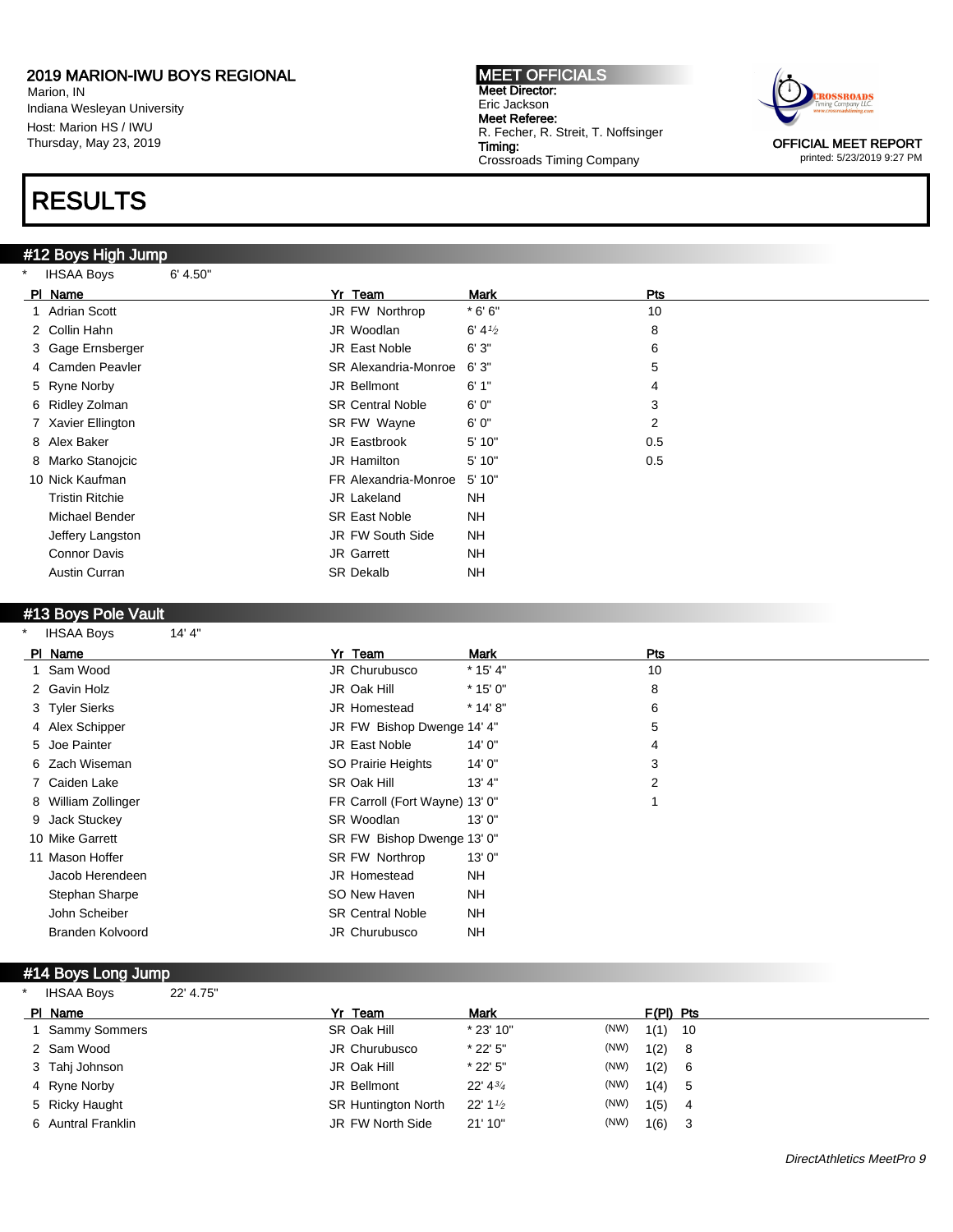Marion, IN Indiana Wesleyan University Host: Marion HS / IWU Thursday, May 23, 2019

# RESULTS

### #14 Boys Long Jump (cont'd)

MEET OFFICIALS Meet Director: Eric Jackson Meet Referee: R. Fecher, R. Streit, T. Noffsinger Timing: Crossroads Timing Company



printed: 5/23/2019 9:27 PM

| #14 BOVS LONG JUMP (CONTO) |                                            |                     |      |                                    |  |
|----------------------------|--------------------------------------------|---------------------|------|------------------------------------|--|
| PI Name                    | Yr Team                                    | <b>Mark</b>         |      | $F(PI)$ Pts                        |  |
| 7 Tavarious Easley-Jones   | SO FW Snider                               | $21'9^{3/4}$        | (NW) | 1(7)<br>$\overline{\phantom{0}}^2$ |  |
| 8 Heisman Skeens           | <b>SR Mississinewa</b>                     | $21' 4^{3/4}$       | (NW) | 2(1)                               |  |
| 9 Joseph Chandler          | SR FW Concordia Luthe 20' 8 <sup>1/4</sup> |                     | (NW) | 2(2)                               |  |
| 10 Xavier Ellington        | SR FW Wayne                                | $20' 6^{3/4}$       | (NW) | 1(8)                               |  |
| 11 Gage Ernsberger         | JR East Noble                              | 20' 4 $\frac{1}{2}$ | (NW) | 1(9)                               |  |
| 12 Keith Suttle            | JR FW Northrop                             | 19' 9 $\frac{3}{4}$ | (NW) | 1(10)                              |  |
| 13 TaQuann Redman          | JR FW North Side                           | 19' 4 $\frac{3}{4}$ | (NW) | 2(3)                               |  |
| 14 Mason Smith             | SO Carroll (Fort Wayne) 19' 134            |                     | (NW) | 2(4)                               |  |
| Aaron Chao                 | SR Angola                                  | <b>DNS</b>          |      | 2                                  |  |
|                            |                                            |                     |      |                                    |  |

### #15 Boys Shot Put

| <b>IHSAA Boys</b>   | 53' 5.50" |                             |                       |                                                                                                               |                |
|---------------------|-----------|-----------------------------|-----------------------|---------------------------------------------------------------------------------------------------------------|----------------|
| PI Name             |           | Yr Team                     | Mark                  | $F(PI)$ Pts                                                                                                   |                |
| 1 Isaac Meyer       |           | SR Woodlan                  | 52' $0\frac{1}{4}$    | 2(1)                                                                                                          | 10             |
| 2 Kenny Laws        |           | <b>SR Fremont</b>           | 50' $3\frac{1}{2}$    | 2(2)                                                                                                          | -8             |
| 3 Clay Dalton       |           | <b>SR Eastbrook</b>         | 48' 11 <sup>3/4</sup> | 2(3)                                                                                                          | - 6            |
| 4 Colin Bradford    |           | <b>SR Alexandria-Monroe</b> | 48' 10 <sup>3/4</sup> | $2(4)$ 4.5                                                                                                    |                |
| 4 Tony Ordway       |           | JR Bellmont                 |                       | 2(4)                                                                                                          | 4.5            |
| 6 Tanner Allen      |           | <b>SR Churubusco</b>        | 48' $3\frac{1}{2}$    | 2(6)                                                                                                          | 3              |
| 7 Travis Dowling    |           | SR Oak Hill                 | 48' 0 $\frac{1}{4}$   | 1(1)                                                                                                          | $\overline{2}$ |
| 8 Dario Banuelos    |           | <b>SR South Adams</b>       | 47' $8^{3/4}$         | 2(7)                                                                                                          |                |
| 9 Jason Arbogast    |           | JR Mississinewa             | 47' 4 $\frac{1}{2}$   | 2(8)                                                                                                          |                |
| 10 Ben Villafuerte  |           | SR Angola                   | 46' 6"                | 2(9)                                                                                                          |                |
| 11 Hunter Bianski   |           | FR Churubusco               | 45'7"                 | 2(10)                                                                                                         |                |
| 12 Colby Cook       |           | JR East Noble               |                       | 1(2)                                                                                                          |                |
| 13 Mason Murphy     |           | SO Bellmont                 |                       | 1(3)                                                                                                          |                |
| 14 Tim Macomber     |           | SO Angola                   | 43' 11%               | 1(4)                                                                                                          |                |
| 15 Vincent Fiacable |           |                             |                       | 1(5)                                                                                                          |                |
| 16 Tylar Pomeroy    |           | JR Dekalb                   |                       | 1(6)                                                                                                          |                |
|                     |           |                             |                       | 48' 10 $\frac{3}{4}$<br>44' 10 <sup>3/4</sup><br>44' 934<br>SO FW Bishop Dwenge 43' 10"<br>42' $9\frac{1}{2}$ |                |

#### #16 Boys Discus

| <b>IHSAA Boys</b>   | 159' 10" |                                 |          |             |      |
|---------------------|----------|---------------------------------|----------|-------------|------|
| PI Name             |          | Yr Team                         | Mark     | $F(PI)$ Pts |      |
| 1 Mason Murphy      |          | SO Bellmont                     | 148'8"   | $2(1)$ 10   |      |
| 2 Colton Paxson     |          | <b>SR Southern Wells</b>        | 145' 1"  | 2(2)        | - 8  |
| 3 Ben Villafuerte   |          | SR Angola                       | 143' 11" | 2(3)        | - 6  |
| 4 Aaron Petrancosta |          | SR Angola                       | 141'3''  | 2(4)        | $-5$ |
| 5 Clay Dalton       |          | <b>SR Eastbrook</b>             | 138' 2"  | 2(5)        | 4    |
| 6 Travis Dowling    |          | SR Oak Hill                     | 137' 5"  | 2(6)        | - 3  |
| 7 Ethan Klingler    |          | SO Carroll (Fort Wayne) 136' 7" |          | $2(7)$ 2    |      |
| 8 Jason Arbogast    |          | JR Mississinewa                 | 135' 3"  | 2(8)        |      |
| 9 Gabe Hendricks    |          | SR FW Bishop Luers              | 129' 0"  | 1(1)        |      |
| 10 Aaron Jacquay    |          | FR Carroll (Fort Wayne) 127' 5" |          | 2(9)        |      |
| 11 Isaac Meyer      |          | SR Woodlan                      | 126' 10" | 1(2)        |      |
| 12 Josiah Columbus  |          | SR Oak Hill                     | 118' 9"  | 1(3)        |      |
| 13 Brian Bergman    |          | <b>SR Lakeland</b>              | 117' 2"  | 2(10)       |      |